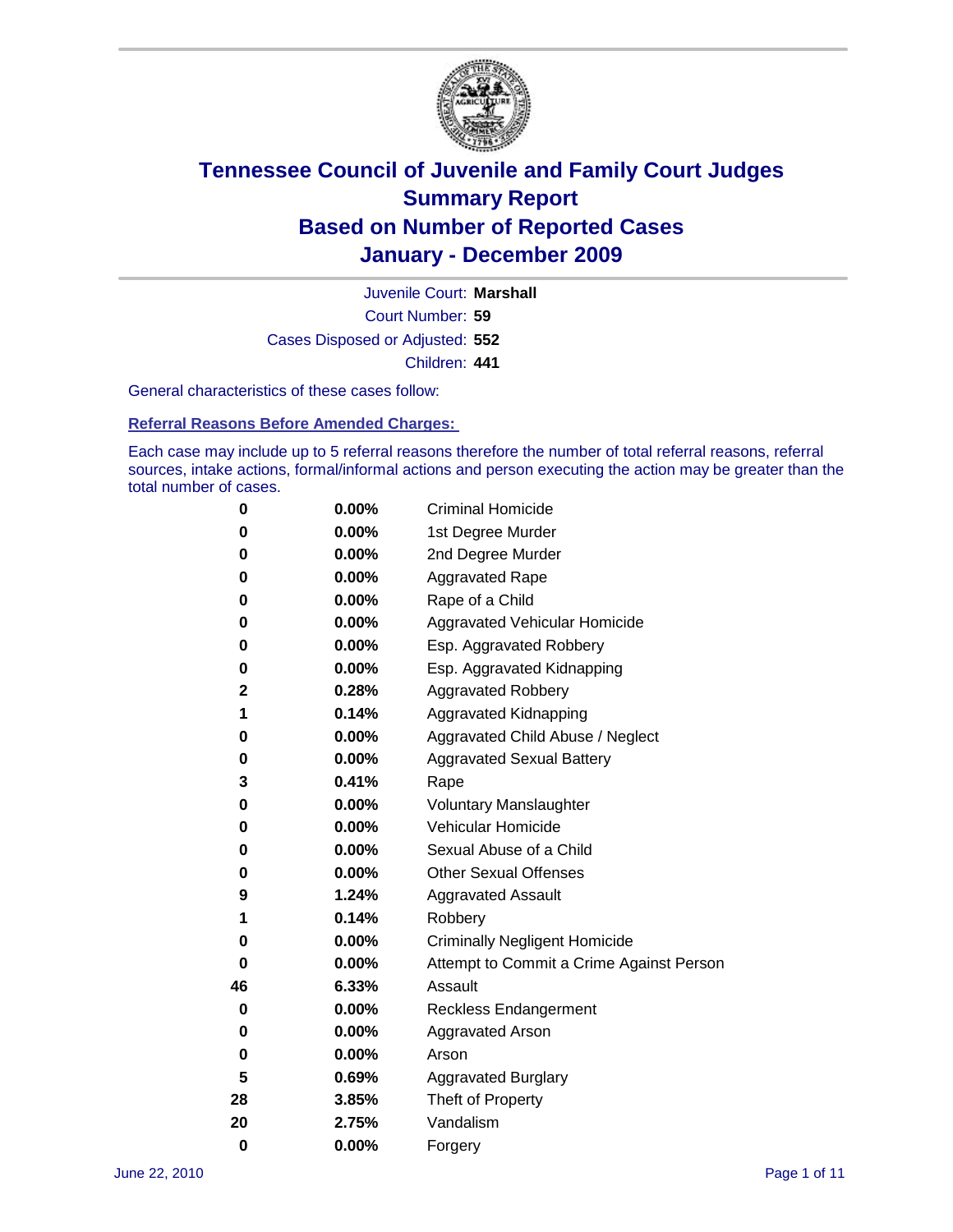

Court Number: **59** Juvenile Court: **Marshall** Cases Disposed or Adjusted: **552**

Children: **441**

### **Referral Reasons Before Amended Charges:**

Each case may include up to 5 referral reasons therefore the number of total referral reasons, referral sources, intake actions, formal/informal actions and person executing the action may be greater than the total number of cases.

| $\pmb{0}$ | 0.00%    | <b>Worthless Checks</b>                                     |
|-----------|----------|-------------------------------------------------------------|
| 0         | 0.00%    | Illegal Possession / Fraudulent Use of Credit / Debit Cards |
| 4         | 0.55%    | <b>Burglary</b>                                             |
| 2         | 0.28%    | Unauthorized Use of a Vehicle                               |
| 3         | 0.41%    | <b>Cruelty to Animals</b>                                   |
| 1         | 0.14%    | Sale of Controlled Substances                               |
| 5         | 0.69%    | <b>Other Drug Offenses</b>                                  |
| 12        | 1.65%    | Possession of Controlled Substances                         |
| 0         | $0.00\%$ | <b>Criminal Attempt</b>                                     |
| 1         | 0.14%    | Carrying Weapons on School Property                         |
| 1         | 0.14%    | Unlawful Carrying / Possession of a Weapon                  |
| 0         | $0.00\%$ | <b>Evading Arrest</b>                                       |
| 9         | 1.24%    | Escape                                                      |
| 0         | $0.00\%$ | Driving Under Influence (DUI)                               |
| 36        | 4.95%    | Possession / Consumption of Alcohol                         |
| 4         | 0.55%    | Resisting Stop, Frisk, Halt, Arrest or Search               |
| 3         | 0.41%    | <b>Aggravated Criminal Trespass</b>                         |
| 0         | $0.00\%$ | Harassment                                                  |
| 0         | 0.00%    | Failure to Appear                                           |
| 1         | 0.14%    | Filing a False Police Report                                |
| 0         | 0.00%    | Criminal Impersonation                                      |
| 6         | 0.83%    | <b>Disorderly Conduct</b>                                   |
| 1         | 0.14%    | <b>Criminal Trespass</b>                                    |
| 0         | $0.00\%$ | <b>Public Intoxication</b>                                  |
| 0         | $0.00\%$ | Gambling                                                    |
| 229       | 31.50%   | <b>Traffic</b>                                              |
| 1         | 0.14%    | <b>Local Ordinances</b>                                     |
| 0         | $0.00\%$ | Violation of Wildlife Regulations                           |
| 0         | $0.00\%$ | Contempt of Court                                           |
| 25        | 3.44%    | Violation of Probation                                      |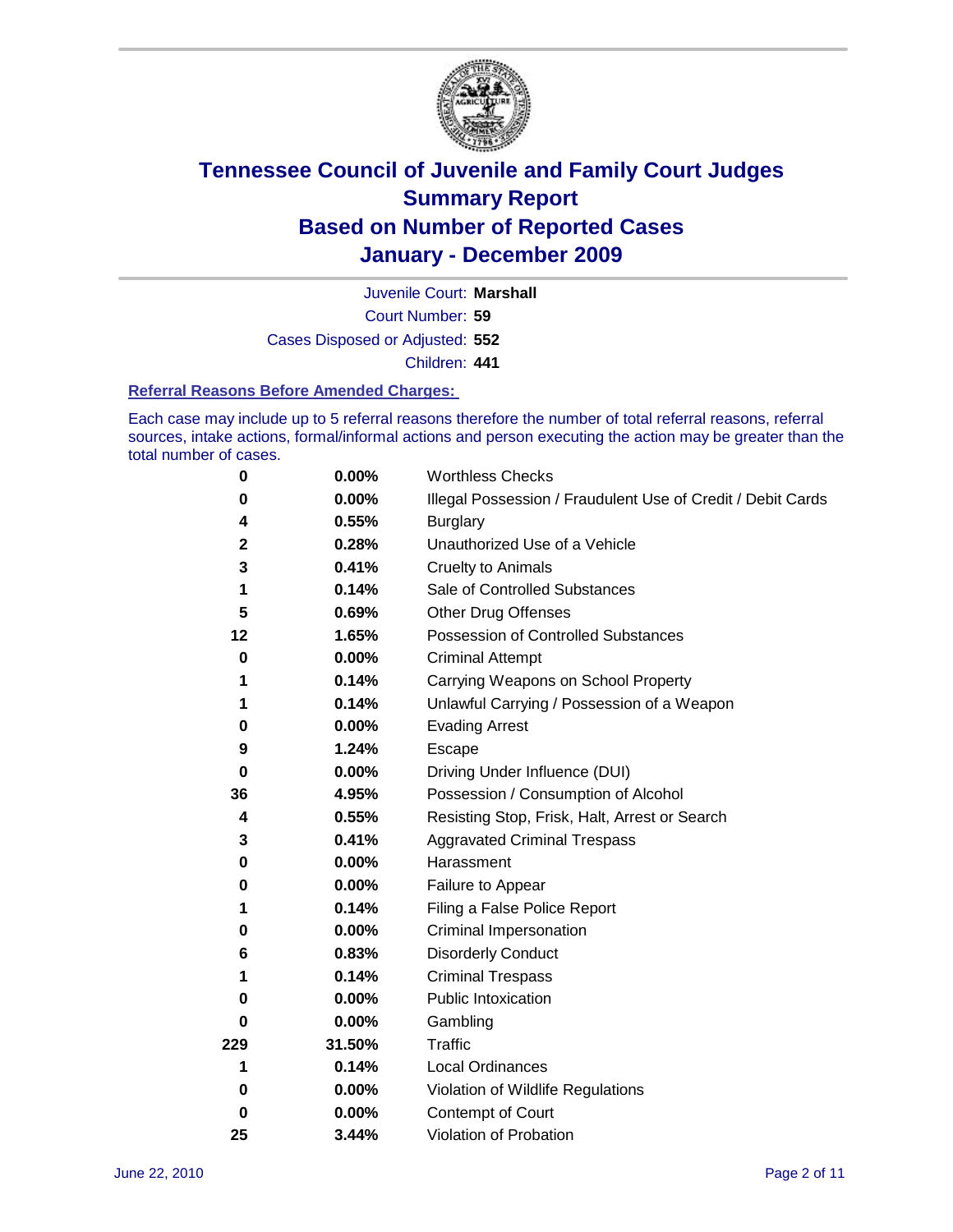

Court Number: **59** Juvenile Court: **Marshall** Cases Disposed or Adjusted: **552** Children: **441**

#### **Referral Reasons Before Amended Charges:**

Each case may include up to 5 referral reasons therefore the number of total referral reasons, referral sources, intake actions, formal/informal actions and person executing the action may be greater than the total number of cases.

| 727          | 100.00% | <b>Total Referrals</b>                 |
|--------------|---------|----------------------------------------|
| 73           | 10.04%  | Other                                  |
| 0            | 0.00%   | <b>Consent to Marry</b>                |
| 0            | 0.00%   | <b>Request for Medical Treatment</b>   |
| 4            | 0.55%   | <b>Child Support</b>                   |
| 6            | 0.83%   | Paternity / Legitimation               |
| 1            | 0.14%   | Visitation                             |
| 28           | 3.85%   | Custody                                |
| 0            | 0.00%   | <b>Foster Care Review</b>              |
| 0            | 0.00%   | <b>Administrative Review</b>           |
| 0            | 0.00%   | <b>Judicial Review</b>                 |
| 1            | 0.14%   | Violation of Informal Adjustment       |
| 0            | 0.00%   | <b>Violation of Pretrial Diversion</b> |
| $\mathbf{2}$ | 0.28%   | <b>Termination of Parental Rights</b>  |
| 45           | 6.19%   | Dependency / Neglect                   |
| $\bf{0}$     | 0.00%   | <b>Physically Abused Child</b>         |
| 0            | 0.00%   | <b>Sexually Abused Child</b>           |
| 6            | 0.83%   | Violation of Curfew                    |
| 1            | 0.14%   | Violation of a Valid Court Order       |
| 27           | 3.71%   | Possession of Tobacco Products         |
| 4            | 0.55%   | Out-of-State Runaway                   |
| 16           | 2.20%   | In-State Runaway                       |
| 32           | 4.40%   | Unruly Behavior<br>Truancy             |
| 19           | 2.61%   |                                        |
| 3            | 0.41%   | Violation of Aftercare                 |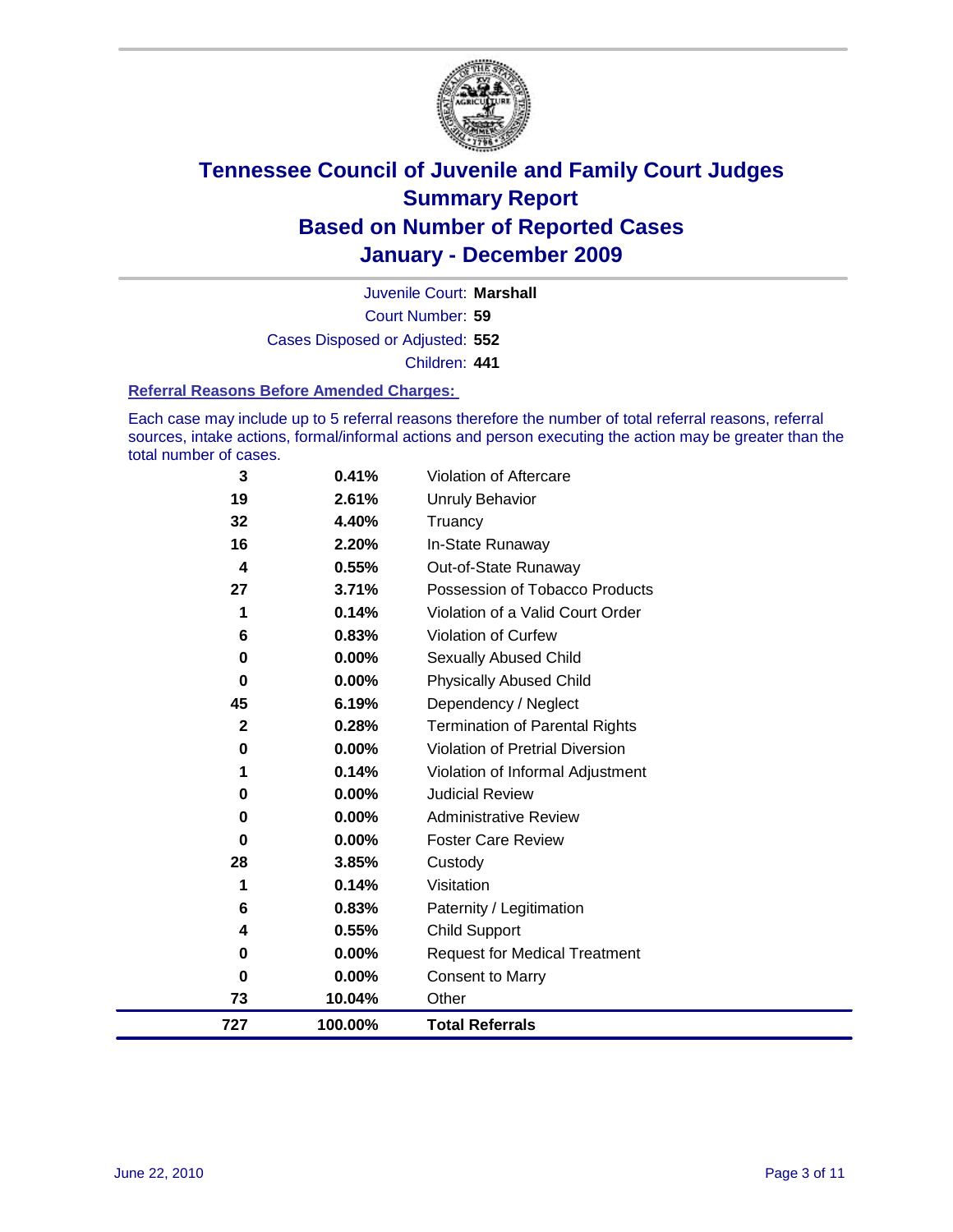

|                            |                                 | Juvenile Court: Marshall          |
|----------------------------|---------------------------------|-----------------------------------|
|                            |                                 | Court Number: 59                  |
|                            | Cases Disposed or Adjusted: 552 |                                   |
|                            |                                 | Children: 441                     |
| <b>Referral Sources: 1</b> |                                 |                                   |
| 430                        | 59.15%                          | Law Enforcement                   |
| 60                         | 8.25%                           | Parents                           |
| 20                         | 2.75%                           | <b>Relatives</b>                  |
| 9                          | 1.24%                           | Self                              |
| 49                         | 6.74%                           | School                            |
| 0                          | 0.00%                           | <b>CSA</b>                        |
| 38                         | 5.23%                           | <b>DCS</b>                        |
| 0                          | 0.00%                           | <b>Other State Department</b>     |
| 3                          | 0.41%                           | <b>District Attorney's Office</b> |
| 26                         | 3.58%                           | <b>Court Staff</b>                |
| 8                          | 1.10%                           | Social Agency                     |
| 22                         | 3.03%                           | <b>Other Court</b>                |
| 21                         | 2.89%                           | Victim                            |
| 26                         | 3.58%                           | Child & Parent                    |
| 0                          | 0.00%                           | Hospital                          |
| 0                          | 0.00%                           | Unknown                           |
| 15                         | 2.06%                           | Other                             |
| 727                        | 100.00%                         | <b>Total Referral Sources</b>     |

### **Age of Child at Referral: 2**

| 441 | 100.00%       | <b>Total Child Count</b> |
|-----|---------------|--------------------------|
|     | $0.00\%$<br>0 | <b>Unknown</b>           |
|     | 0.91%<br>4    | Ages 19 and Over         |
| 146 | 33.11%        | Ages 17 through 18       |
| 162 | 36.73%        | Ages 15 through 16       |
| 37  | 8.39%         | Ages 13 through 14       |
| 22  | 4.99%         | Ages 11 through 12       |
| 70  | 15.87%        | Ages 10 and Under        |
|     |               |                          |

<sup>1</sup> If different than number of Referral Reasons (727), verify accuracy of your court's data.

<sup>2</sup> One child could be counted in multiple categories, verify accuracy of your court's data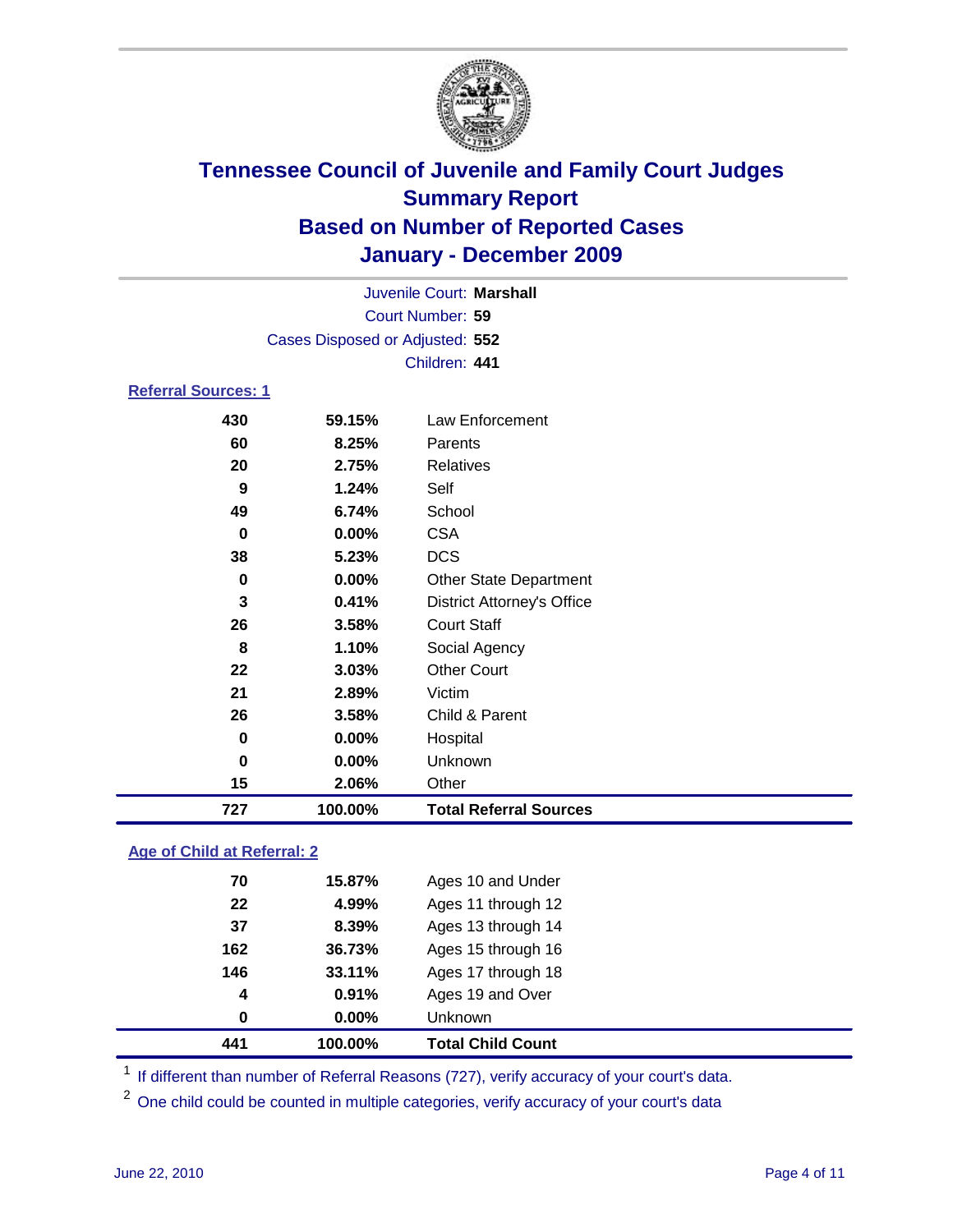

| Juvenile Court: Marshall  |                                         |                          |  |  |
|---------------------------|-----------------------------------------|--------------------------|--|--|
| Court Number: 59          |                                         |                          |  |  |
|                           | Cases Disposed or Adjusted: 552         |                          |  |  |
|                           |                                         | Children: 441            |  |  |
| Sex of Child: 1           |                                         |                          |  |  |
| 253                       | 57.37%                                  | Male                     |  |  |
| 188                       | 42.63%                                  | Female                   |  |  |
| $\bf{0}$                  | 0.00%                                   | Unknown                  |  |  |
| 441                       | 100.00%                                 | <b>Total Child Count</b> |  |  |
| Race of Child: 1          |                                         |                          |  |  |
| 374                       | 84.81%                                  | White                    |  |  |
| 50                        | 11.34%                                  | African American         |  |  |
| $\mathbf 0$               | 0.00%                                   | Native American          |  |  |
| 1                         | 0.23%                                   | Asian                    |  |  |
| 13                        | 2.95%                                   | Mixed                    |  |  |
| 3                         | 0.68%                                   | Unknown                  |  |  |
| 441                       | 100.00%                                 | <b>Total Child Count</b> |  |  |
| <b>Hispanic Origin: 1</b> |                                         |                          |  |  |
| 20                        | 4.54%                                   | Yes                      |  |  |
| 418                       | 94.78%                                  | <b>No</b>                |  |  |
| 3                         | 0.68%                                   | Unknown                  |  |  |
| 441                       | 100.00%                                 | <b>Total Child Count</b> |  |  |
|                           | <b>School Enrollment of Children: 1</b> |                          |  |  |
| 368                       | 83.45%                                  | Yes                      |  |  |
| 62                        | 14.06%                                  | No                       |  |  |
| 11                        | 2.49%                                   | Unknown                  |  |  |
| 441                       | 100.00%                                 | <b>Total Child Count</b> |  |  |

One child could be counted in multiple categories, verify accuracy of your court's data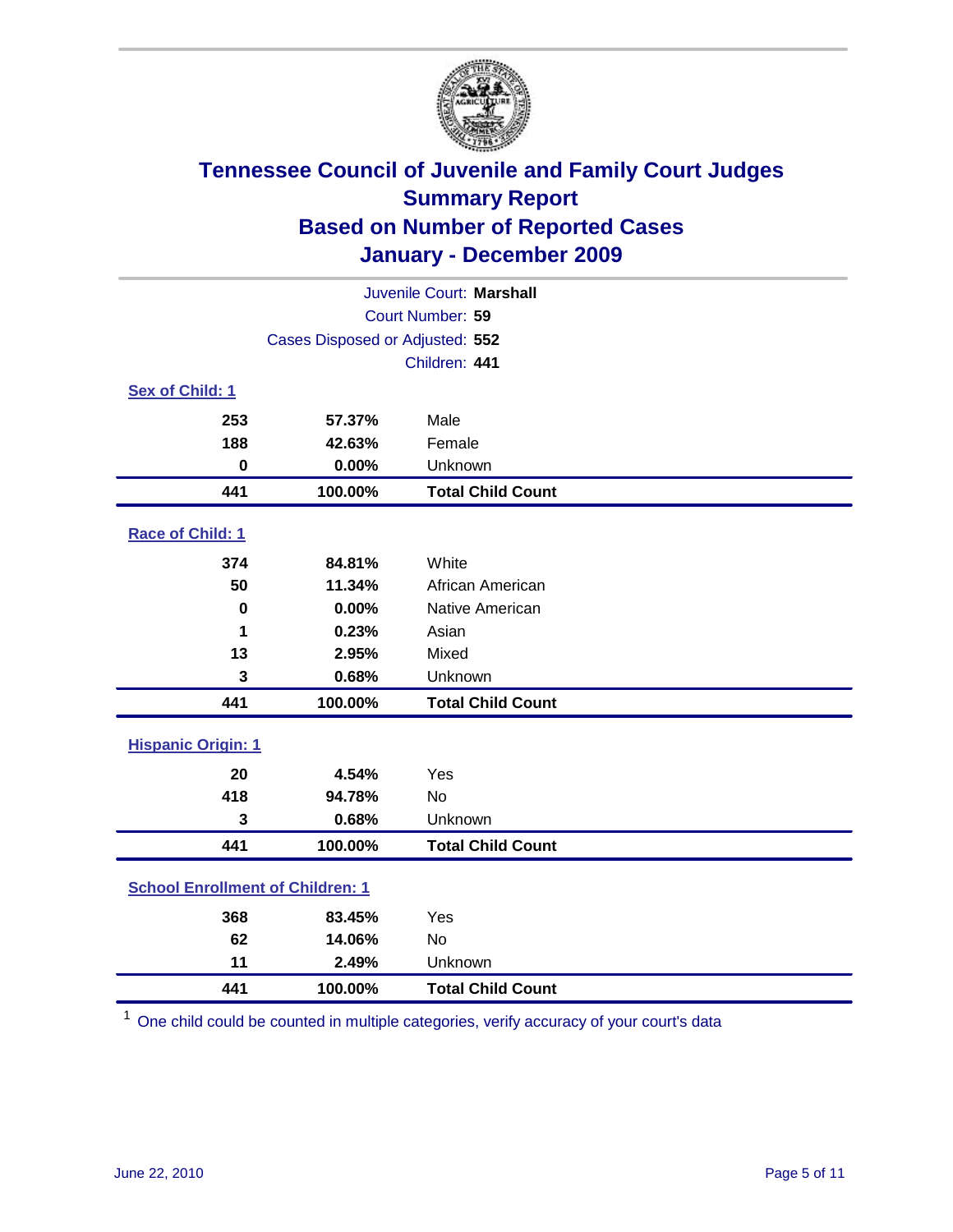

Court Number: **59** Juvenile Court: **Marshall** Cases Disposed or Adjusted: **552** Children: **441**

### **Living Arrangement of Child at Time of Referral: 1**

| 441 | 100.00%  | <b>Total Child Count</b>     |
|-----|----------|------------------------------|
| 5   | 1.13%    | Other                        |
| 9   | 2.04%    | Unknown                      |
| 4   | 0.91%    | Independent                  |
| 0   | $0.00\%$ | In an Institution            |
| 0   | $0.00\%$ | In a Residential Center      |
| 15  | 3.40%    | In a Group Home              |
| 9   | 2.04%    | With Foster Family           |
| 4   | 0.91%    | With Adoptive Parents        |
| 58  | 13.15%   | <b>With Relatives</b>        |
| 31  | 7.03%    | <b>With Father</b>           |
| 158 | 35.83%   | With Mother                  |
| 34  | 7.71%    | With Mother and Stepfather   |
| 7   | 1.59%    | With Father and Stepmother   |
| 107 | 24.26%   | With Both Biological Parents |
|     |          |                              |

### **Type of Detention: 2**

| 552 | 100.00%  | <b>Total Detention Count</b> |  |
|-----|----------|------------------------------|--|
| 0   | 0.00%    | Other                        |  |
| 531 | 96.20%   | Does Not Apply               |  |
| 0   | $0.00\%$ | Unknown                      |  |
| 0   | $0.00\%$ | Psychiatric Hospital         |  |
| 1   | 0.18%    | Jail - No Separation         |  |
| 0   | $0.00\%$ | Jail - Partial Separation    |  |
| 0   | 0.00%    | Jail - Complete Separation   |  |
| 20  | 3.62%    | Juvenile Detention Facility  |  |
| 0   | $0.00\%$ | Non-Secure Placement         |  |
|     |          |                              |  |

<sup>1</sup> One child could be counted in multiple categories, verify accuracy of your court's data

<sup>2</sup> If different than number of Cases (552) verify accuracy of your court's data.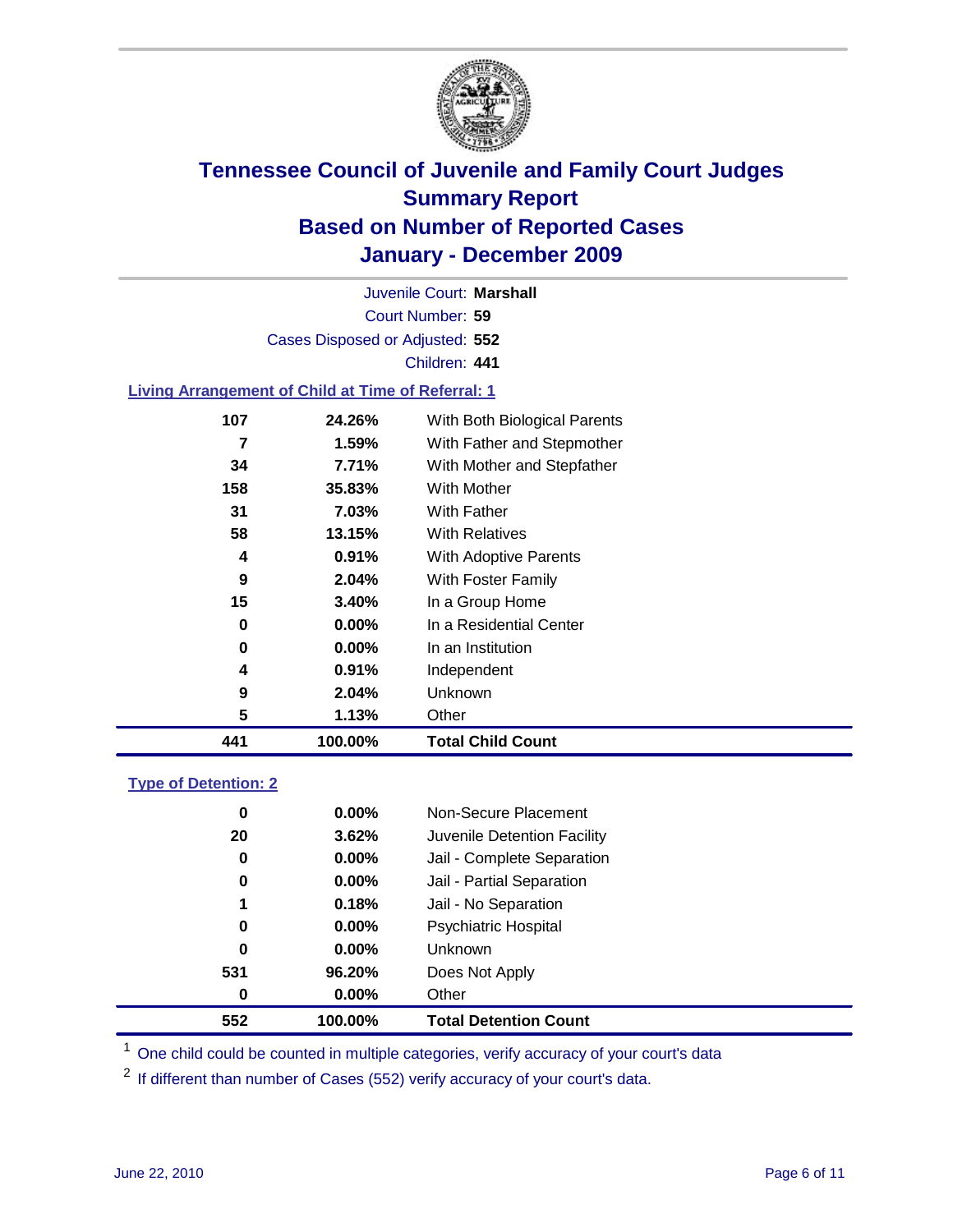

|                                                    | Juvenile Court: Marshall        |                                      |  |  |  |
|----------------------------------------------------|---------------------------------|--------------------------------------|--|--|--|
|                                                    | Court Number: 59                |                                      |  |  |  |
|                                                    | Cases Disposed or Adjusted: 552 |                                      |  |  |  |
|                                                    | Children: 441                   |                                      |  |  |  |
| <b>Placement After Secure Detention Hearing: 1</b> |                                 |                                      |  |  |  |
| 7                                                  | 1.27%                           | Returned to Prior Living Arrangement |  |  |  |
| 7                                                  | 1.27%                           | Juvenile Detention Facility          |  |  |  |
| 0                                                  | 0.00%                           | Jail                                 |  |  |  |
| $\bf{0}$                                           | 0.00%                           | Shelter / Group Home                 |  |  |  |
| $\mathbf{2}$                                       | 0.36%                           | <b>Foster Family Home</b>            |  |  |  |
| $\bf{0}$                                           | 0.00%                           | Psychiatric Hospital                 |  |  |  |
| 0                                                  | $0.00\%$                        | Unknown                              |  |  |  |
| 531                                                | 96.20%                          | Does Not Apply                       |  |  |  |
| 5                                                  | 0.91%                           | Other                                |  |  |  |
| 552                                                | 100.00%                         | <b>Total Placement Count</b>         |  |  |  |
| <b>Intake Actions: 2</b>                           |                                 |                                      |  |  |  |
|                                                    |                                 |                                      |  |  |  |
| 358                                                | 49.24%                          | <b>Petition Filed</b>                |  |  |  |
| 33                                                 | 4.54%                           | <b>Motion Filed</b>                  |  |  |  |
| 310                                                | 42.64%                          | <b>Citation Processed</b>            |  |  |  |
| 0                                                  | 0.00%                           | Notification of Paternity Processed  |  |  |  |
| $\bf{0}$                                           | 0.00%                           | Scheduling of Judicial Review        |  |  |  |
| 0                                                  | 0.00%                           | Scheduling of Administrative Review  |  |  |  |
| 0                                                  | 0.00%                           | Scheduling of Foster Care Review     |  |  |  |
| $\bf{0}$                                           | 0.00%                           | Unknown                              |  |  |  |
| 0                                                  | 0.00%                           | Does Not Apply                       |  |  |  |
| 26                                                 | 3.58%                           | Other                                |  |  |  |
| 727                                                | 100.00%                         | <b>Total Intake Count</b>            |  |  |  |

<sup>1</sup> If different than number of Cases (552) verify accuracy of your court's data.

<sup>2</sup> If different than number of Referral Reasons (727), verify accuracy of your court's data.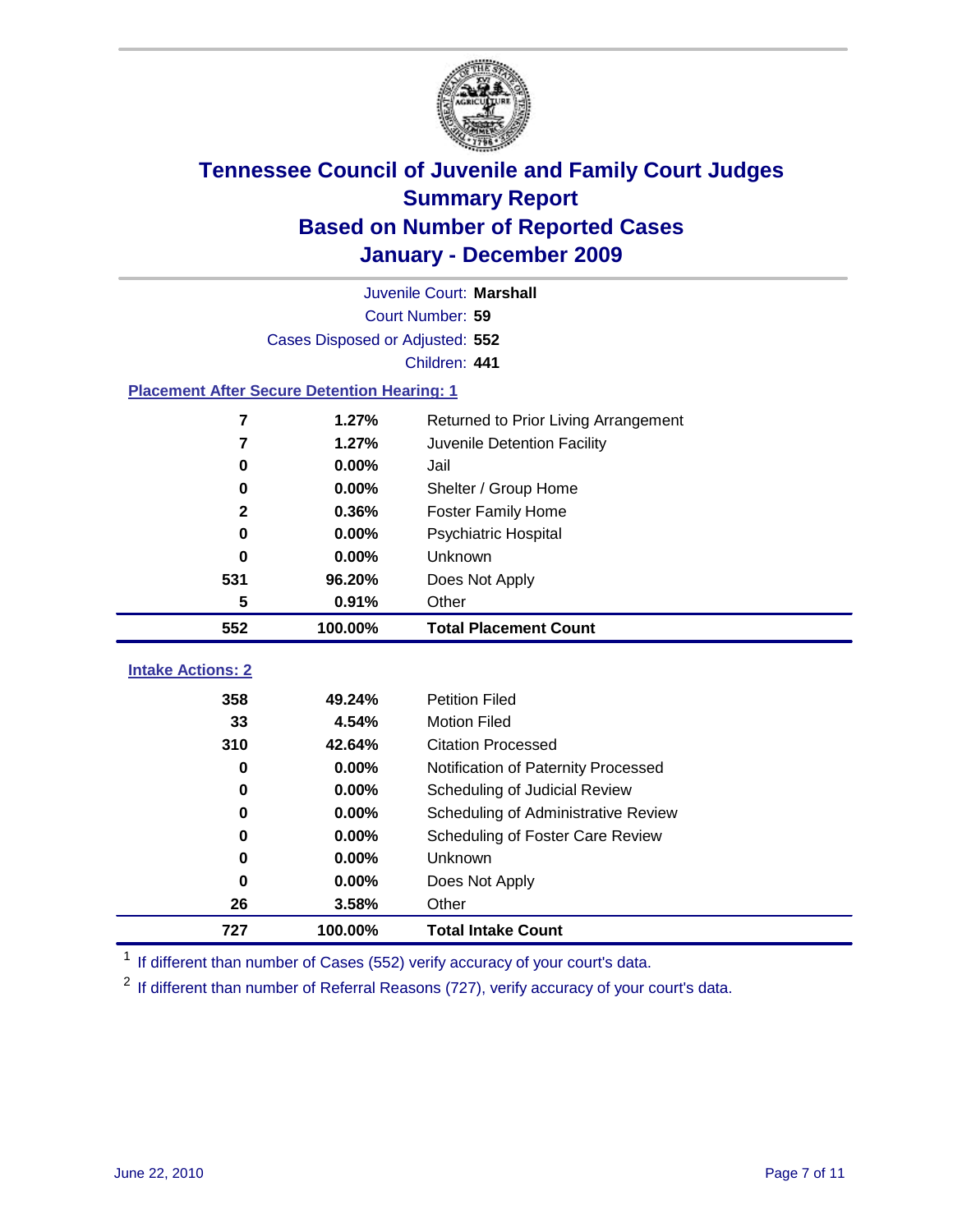

Court Number: **59** Juvenile Court: **Marshall** Cases Disposed or Adjusted: **552** Children: **441**

### **Last Grade Completed by Child: 1**

| 441                     | 100.00% | <b>Total Child Count</b>     |
|-------------------------|---------|------------------------------|
| 1                       | 0.23%   | Other                        |
| 19                      | 4.31%   | Unknown                      |
| 5                       | 1.13%   | <b>Never Attended School</b> |
| 8                       | 1.81%   | Graduated                    |
| 0                       | 0.00%   | <b>GED</b>                   |
| 0                       | 0.00%   | Non-Graded Special Ed        |
| $\bf{0}$                | 0.00%   | 12th Grade                   |
| 72                      | 16.33%  | 11th Grade                   |
| 94                      | 21.32%  | 10th Grade                   |
| 67                      | 15.19%  | 9th Grade                    |
| 51                      | 11.56%  | 8th Grade                    |
| 37                      | 8.39%   | 7th Grade                    |
| 14                      | 3.17%   | 6th Grade                    |
| 10                      | 2.27%   | 5th Grade                    |
| 3                       | 0.68%   | 4th Grade                    |
| 4                       | 0.91%   | 3rd Grade                    |
| $\mathbf 2$             | 0.45%   | 2nd Grade                    |
| $\overline{7}$          | 1.59%   | 1st Grade                    |
| 11                      | 2.49%   | Kindergarten                 |
| $\overline{\mathbf{2}}$ | 0.45%   | Preschool                    |
| 34                      | 7.71%   | Too Young for School         |

| 441                                     | 100.00% | <b>Total Child Count</b> |  |
|-----------------------------------------|---------|--------------------------|--|
| 16                                      | 3.63%   | Unknown                  |  |
| 391                                     | 88.66%  | No                       |  |
| 34                                      | 7.71%   | Yes                      |  |
| <b>Enrolled in Special Education: 1</b> |         |                          |  |

One child could be counted in multiple categories, verify accuracy of your court's data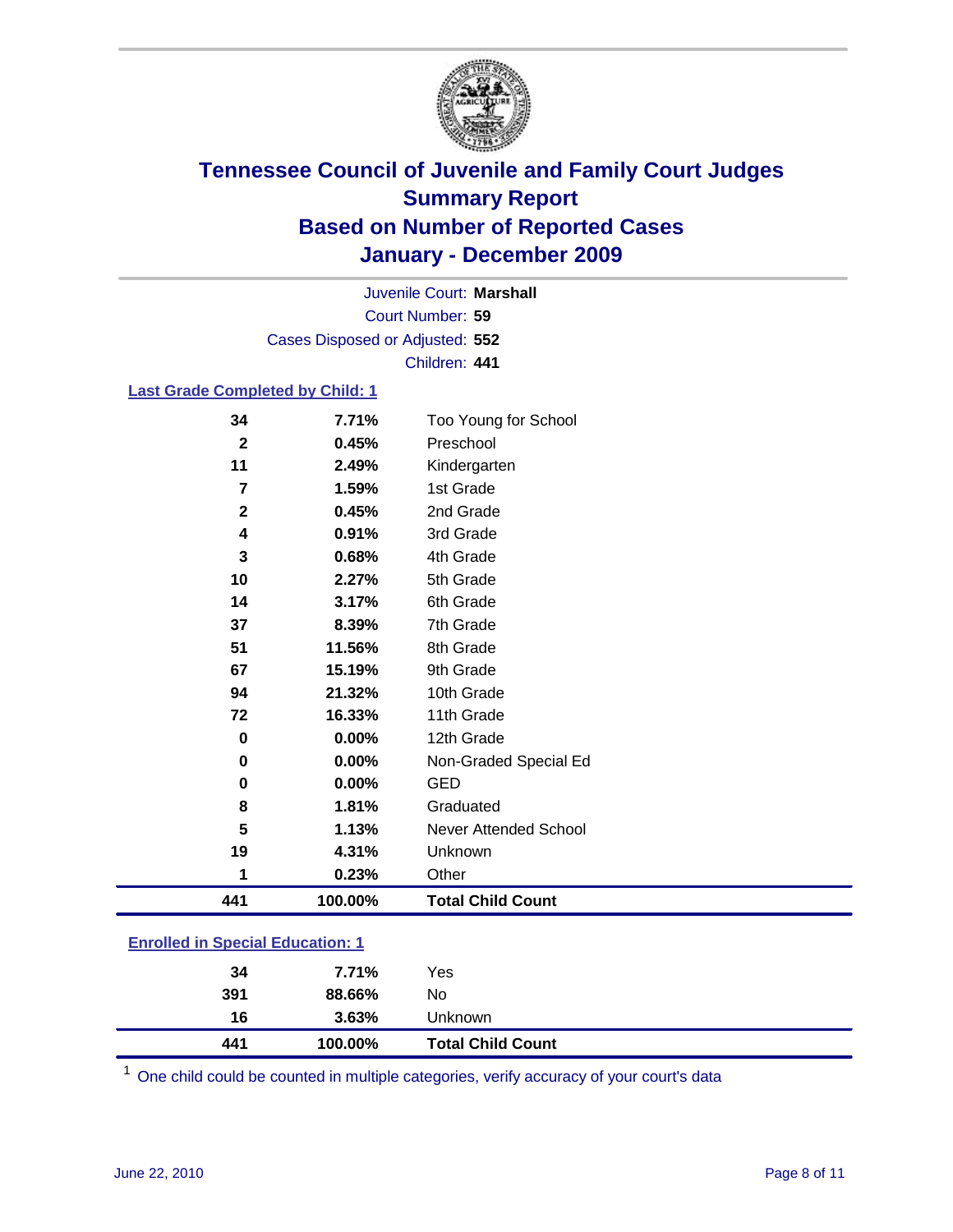

|                              | Juvenile Court: Marshall        |                           |  |  |
|------------------------------|---------------------------------|---------------------------|--|--|
| Court Number: 59             |                                 |                           |  |  |
|                              | Cases Disposed or Adjusted: 552 |                           |  |  |
|                              |                                 | Children: 441             |  |  |
| <b>Action Executed By: 1</b> |                                 |                           |  |  |
| 685                          | 94.22%                          | Judge                     |  |  |
| 0                            | $0.00\%$                        | Referee                   |  |  |
| 42                           | 5.78%                           | <b>YSO</b>                |  |  |
| 0                            | $0.00\%$                        | Other                     |  |  |
| 0                            | 0.00%                           | Unknown                   |  |  |
| 727                          | 100.00%                         | <b>Total Action Count</b> |  |  |

### **Formal / Informal Actions: 1**

| 19           | 2.61%    | Dismissed                                        |
|--------------|----------|--------------------------------------------------|
| 45           | 6.19%    | Retired / Nolle Prosequi                         |
| 163          | 22.42%   | <b>Complaint Substantiated Delinquent</b>        |
| 58           | 7.98%    | <b>Complaint Substantiated Status Offender</b>   |
| 58           | 7.98%    | <b>Complaint Substantiated Dependent/Neglect</b> |
| 0            | $0.00\%$ | <b>Complaint Substantiated Abused</b>            |
| $\bf{0}$     | $0.00\%$ | <b>Complaint Substantiated Mentally III</b>      |
| 49           | 6.74%    | Informal Adjustment                              |
| 13           | 1.79%    | <b>Pretrial Diversion</b>                        |
| 3            | 0.41%    | <b>Transfer to Adult Court Hearing</b>           |
| 0            | $0.00\%$ | Charges Cleared by Transfer to Adult Court       |
| 38           | 5.23%    | Special Proceeding                               |
| 0            | 0.00%    | <b>Review Concluded</b>                          |
| $\mathbf{2}$ | 0.28%    | Case Held Open                                   |
| 279          | 38.38%   | Other                                            |
| 0            | $0.00\%$ | Unknown                                          |
| 727          | 100.00%  | <b>Total Action Count</b>                        |

<sup>1</sup> If different than number of Referral Reasons (727), verify accuracy of your court's data.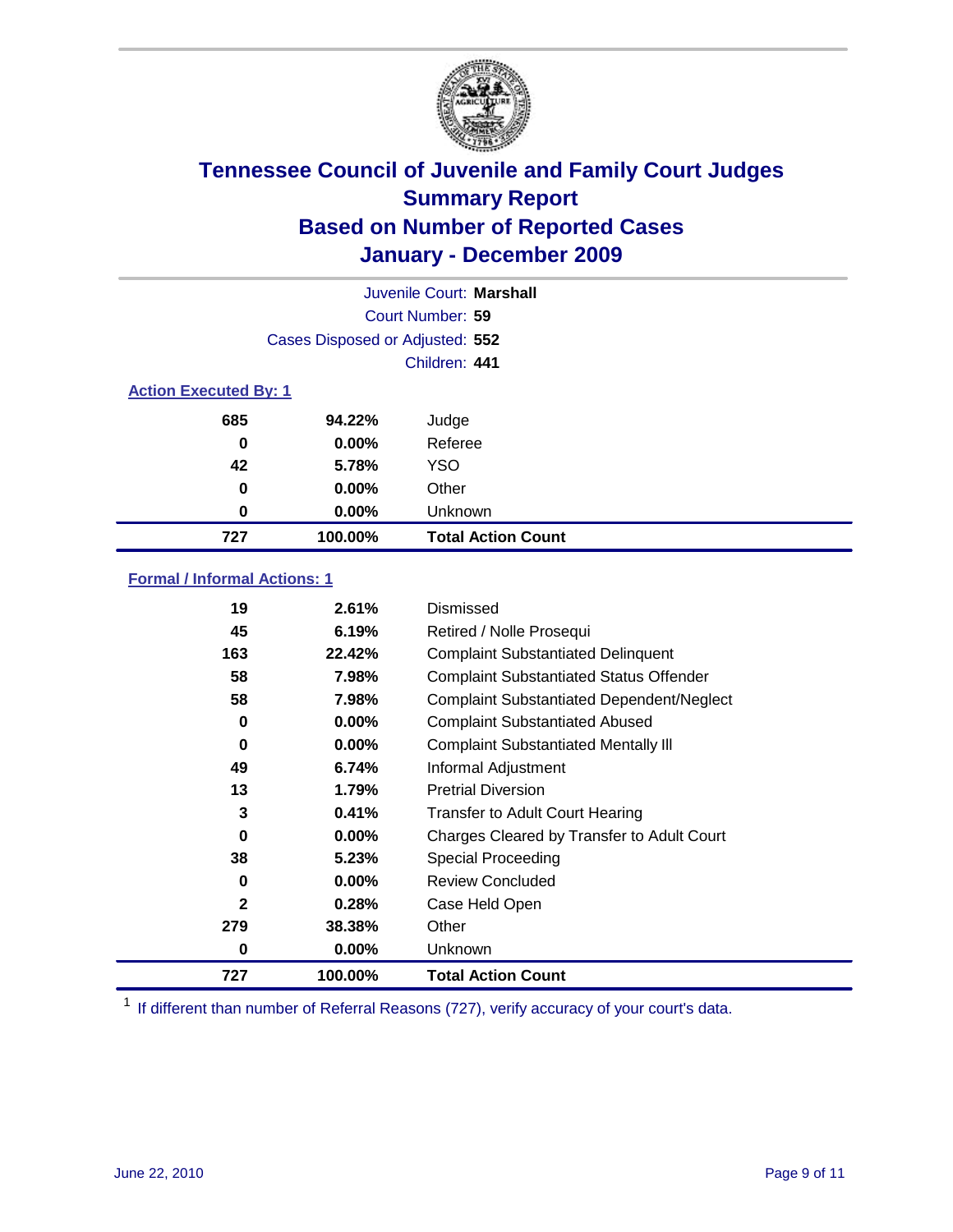

|                       |                                 | Juvenile Court: Marshall                              |
|-----------------------|---------------------------------|-------------------------------------------------------|
|                       |                                 | Court Number: 59                                      |
|                       | Cases Disposed or Adjusted: 552 |                                                       |
|                       |                                 | Children: 441                                         |
| <b>Case Outcomes:</b> |                                 | There can be multiple outcomes for one child or case. |
| 35                    | 2.57%                           | <b>Case Dismissed</b>                                 |
| 87                    | 6.38%                           | Case Retired or Nolle Prosequi                        |
| 208                   | 15.26%                          | Warned / Counseled                                    |
| 1                     | 0.07%                           | <b>Held Open For Review</b>                           |
| 65                    | 4.77%                           | Supervision / Probation to Juvenile Court             |
| 1                     | 0.07%                           | <b>Probation to Parents</b>                           |
| 25                    | 1.83%                           | Referral to Another Entity for Supervision / Service  |
| 10                    | 0.73%                           | Referred for Mental Health Counseling                 |
| 6                     | 0.44%                           | Referred for Alcohol and Drug Counseling              |
| 0                     | 0.00%                           | <b>Referred to Alternative School</b>                 |
| 0                     | 0.00%                           | Referred to Private Child Agency                      |
| 24                    | 1.76%                           | Referred to Defensive Driving School                  |
| 35                    | 2.57%                           | Referred to Alcohol Safety School                     |
| 22                    | 1.61%                           | Referred to Juvenile Court Education-Based Program    |
| 4                     | 0.29%                           | Driver's License Held Informally                      |
| 0                     | 0.00%                           | <b>Voluntary Placement with DMHMR</b>                 |
| 0                     | 0.00%                           | <b>Private Mental Health Placement</b>                |
| 0                     | 0.00%                           | <b>Private MR Placement</b>                           |
| 0                     | 0.00%                           | Placement with City/County Agency/Facility            |
| 0                     | 0.00%                           | Placement with Relative / Other Individual            |
| 104                   | 7.63%                           | Fine                                                  |
| 78                    | 5.72%                           | <b>Public Service</b>                                 |
| 31                    | 2.27%                           | Restitution                                           |
| 0                     | 0.00%                           | <b>Runaway Returned</b>                               |
| 21                    | 1.54%                           | No Contact Order                                      |
| 0                     | 0.00%                           | Injunction Other than No Contact Order                |
| 4                     | 0.29%                           | <b>House Arrest</b>                                   |
| 3                     | 0.22%                           | <b>Court Defined Curfew</b>                           |
| 0                     | 0.00%                           | Dismissed from Informal Adjustment                    |
| 0                     | 0.00%                           | <b>Dismissed from Pretrial Diversion</b>              |
| 0                     | 0.00%                           | Released from Probation                               |
| 0                     | 0.00%                           | <b>Transferred to Adult Court</b>                     |
| 0                     | $0.00\%$                        | <b>DMHMR Involuntary Commitment</b>                   |